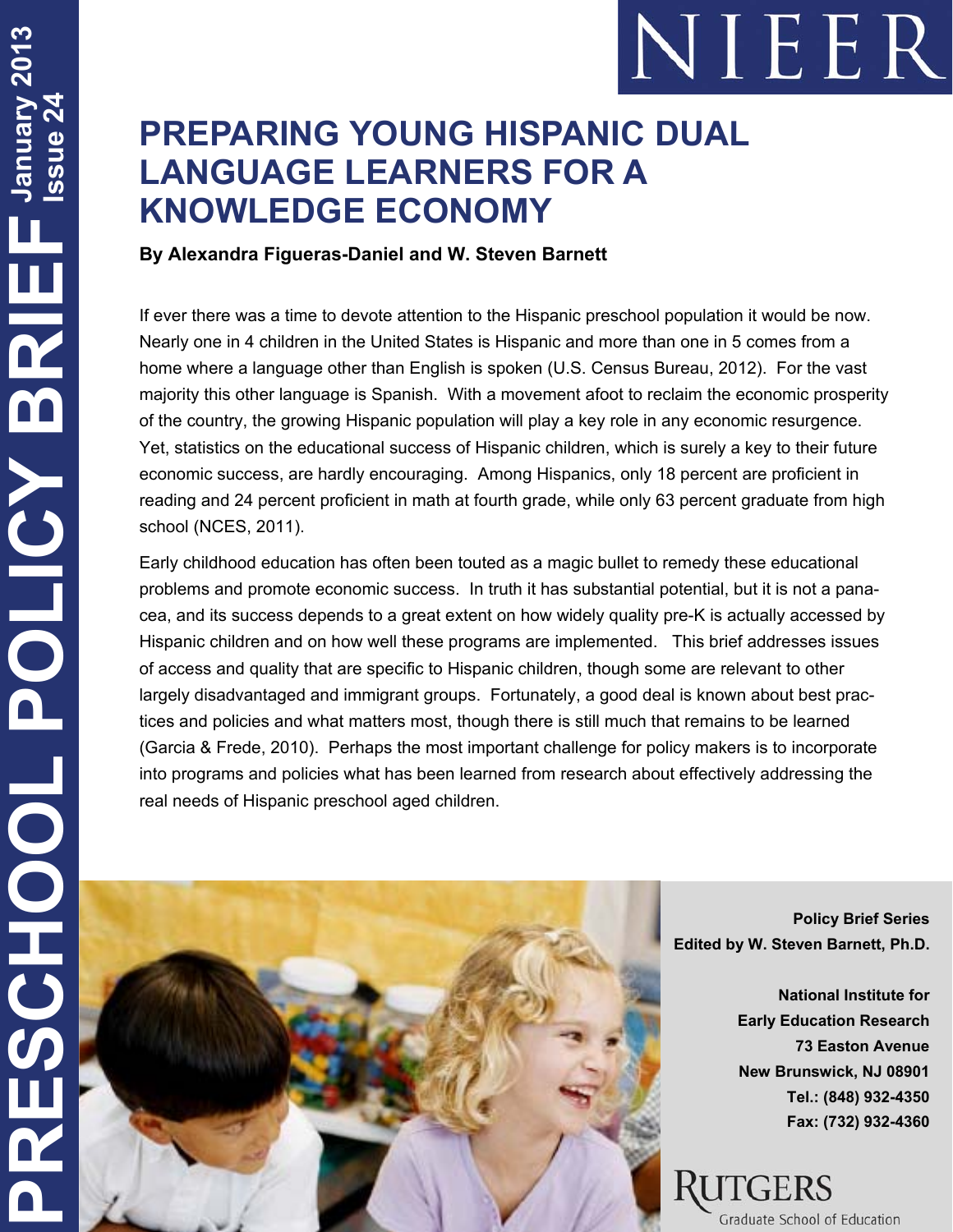#### **What We Know:**

- Hispanics account for the largest growth in population over the past 10 years, but have higher rates of poverty and lower rates of educational attainment than any other large ethnic group.
- One in 4 children under age 5 is Hispanic.
- One in 7 children entering kindergarten has a primary language other than English (NCES, 2012).
- Hispanic children are less likely than any other ethnic group to enroll in preschool programs. This is not primarily due to any reluctance of Hispanic parents to enroll their children but rather to limited access.
- Limited English language proficiency at kindergarten entry is a significant contributor to low achievement and other poor schooling outcomes for Hispanic students.
- Dual language preschool programs improve children's acquisition of Spanish without reducing acquisition of English.
- While bilingual teachers can facilitate dual language instruction, improving acquisition of both English and a home language, most children do not have the benefit of a bilingual teacher.
- Many teachers lack specialized knowledge about how to support English as a second language due to a lack of course offerings that meet these needs in teacher preparation programs.
- Development of oral language skills in both the home language and English are important for later achievement in reading skills in English, though the relationship between the two is not yet well understood.

#### **Policy Recommendations:**

- Implement state-level databases to report on the language characteristics, such as English proficiency of preschool ELLs enrolled in all types of public or publicly subsidized programs and at kindergarten entry, to facilitate planning and implementation of personnel preparation programs and more appropriate services for young DLLS.
- Increase the availability of preschool programs, in particular high-quality dual language preschool models or programs that provide at least some support for instruction in their home language as well as English. A concerted effort must go into educating and hiring bilingual staff with special attention to enhancing practices supportive of dual language learners.
- Programs should foster family engagement or bridge gaps between home and school. Specialized efforts are needed to inform Hispanic familes about access to preschool programs for their children, to locate more programs where Hispanic families can easily participate in them, and to encourage and support more literacy activities in the home.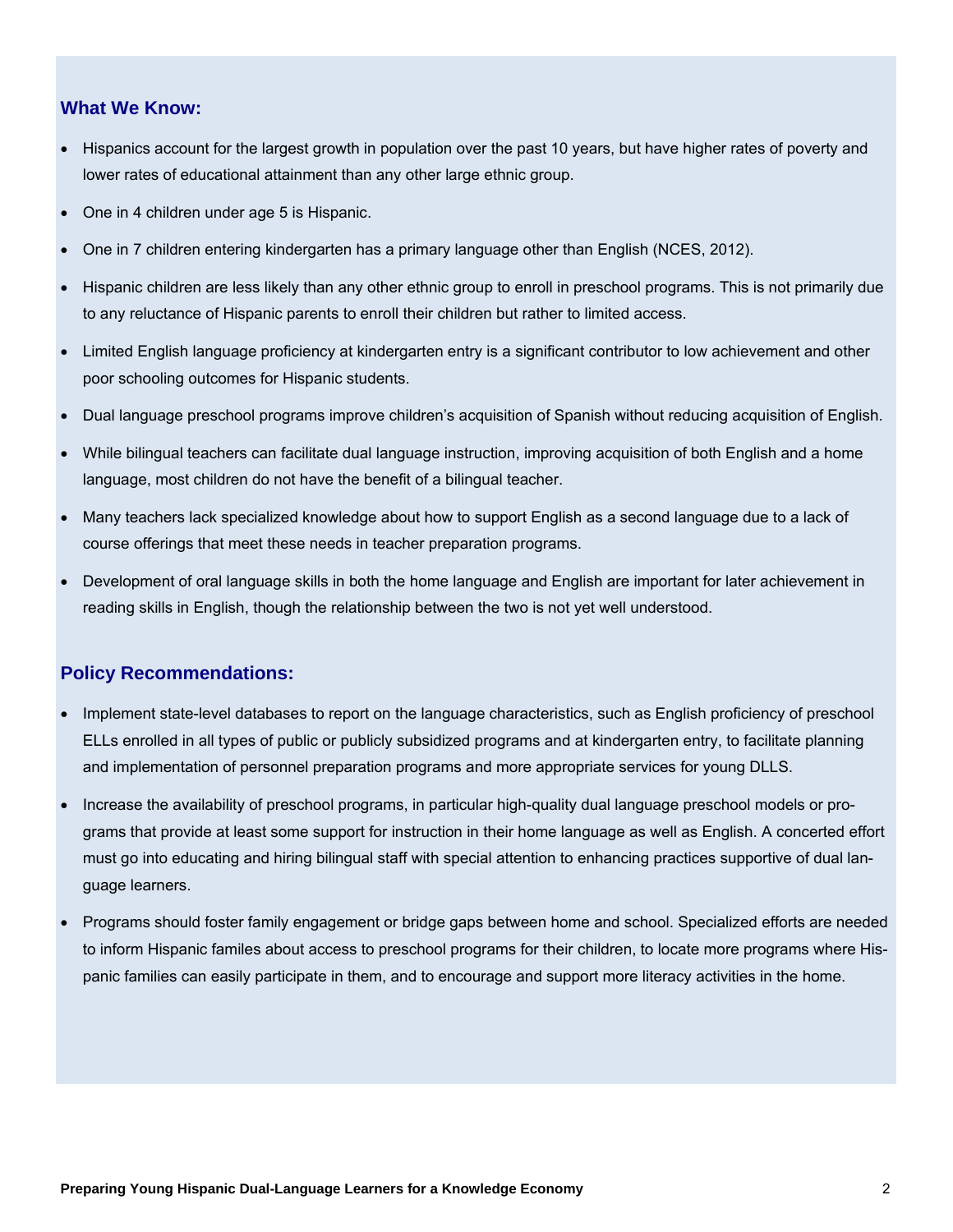#### **Population Trends and Characteristics**

The Hispanic population accounted for half of the population growth in the United States since 2000 and constituted 16 percent of the population in 2010. The largest increase was seen by the Mexican population, which grew by 54 percent between 2000 and 2010. In 2010, most Hispanics identified as Mexican, Puerto Rican, or Cuban accounting for three-quarters of the overall Hispanic population. In addition, the country at large saw not only a surge in Hispanic population, but Hispanics spread into regions of the country where they had not typically been before (Ennis, Rios-Vargas & Albert, 2011).

The demographic profile of young Hispanic children though similar to other low-income minority subgroups is markedly different in several respects. Hispanic children account for about a quarter of the total population of children under age 5 and 26.3 percent of all births in 2011 (Passel, Livingston & Cohn, 2012). For Hispanic children under 5 years of age, it is estimated that 33.9 percent live in poverty while for Hispanic children age 5-12 the poverty rate is 45.3 percent (Lopez & Velasco, 2011). Hispanic children also have a higher percentage of foreign-born parents and low parental educational attainment (Lopez & Velasco, 2011). In 79.3 percent of impoverished Hispanic households parents hold a high school degree or less. For Hispanic children in poverty with foreign-born parents this figure is even larger, representing 82.3 percent of households as compared to Hispanic children in poverty of native born parents, for which the number is 73.1 percent (Lopez & Velasco, 2011). Thus, Hispanic children have a higher incidence of risk factors for low achievement and school failure even if they are not in poverty. When they are in poverty these other risk factors exacerbate an already serious problem.

#### **Language proficiency and school success**

Though potentially beneficial to have exposure to a language other than English at home, an overall lack of English proficiency by kindergarten has been found to hamper later school success (Galindo, 2010). Therefore, it is important to understand that the benefits from maintaining and developing children's home languages can be obtained without interfering with English language acquisition (Barnett, Yarosz, Thomas, Jung, & Blanco, 2007). Dual language immersion programs have been found to be successful in promoting proficiency in both languages in young children. With dual language and other approaches it is essential to keep in mind that the earlier English language proficiency is achieved the better and that proficiency in English by kindergarten can lead to better achievement in math, reading, and science all the way through grade 8 (Halle, Hair, Wandner, McNamara, & Chien, 2012).

 In 2009, about 71.9 percent of children who were reported to be Hispanic lived in homes where Spanish was the primary language spoken (Shin & Kominski, 2010). In 47 percent of these homes families reported that they spoke English "less than well." Hispanic students also account for the largest portion of children scoring below the 25th percentile on both tests of reading and math on the National Assessment of Educational Progress (NCES, 2011). Though some of these gaps can be accounted for by risk factors similar to those of other poor subgroups, lack of English language proficiency is one that is largely unique to the very youngest of Hispanic DLLs.

The disparities in preschool program participation are even more striking when looked at by the child's predominant language. As Table 1 shows, children whose primary language is Spanish are much less likely to attend any kind of preschool center compared to children whose primary language is English. Children speaking English and Spanish are near equivalence in participation at age 4, but far lower at age 3. In general, children who speak a language other than English are much more likely to be educated entirely at home at both ages 3 and 4. This greatly limits their exposure to English.

English language proficiency is even more critical a factor when considered with those of educational attainments as one affects the other both for parents and children. In 2009, Hispanics accounted for 17.6 percent of student dropout rates nationwide among 16-24 year olds (NCES, 2011).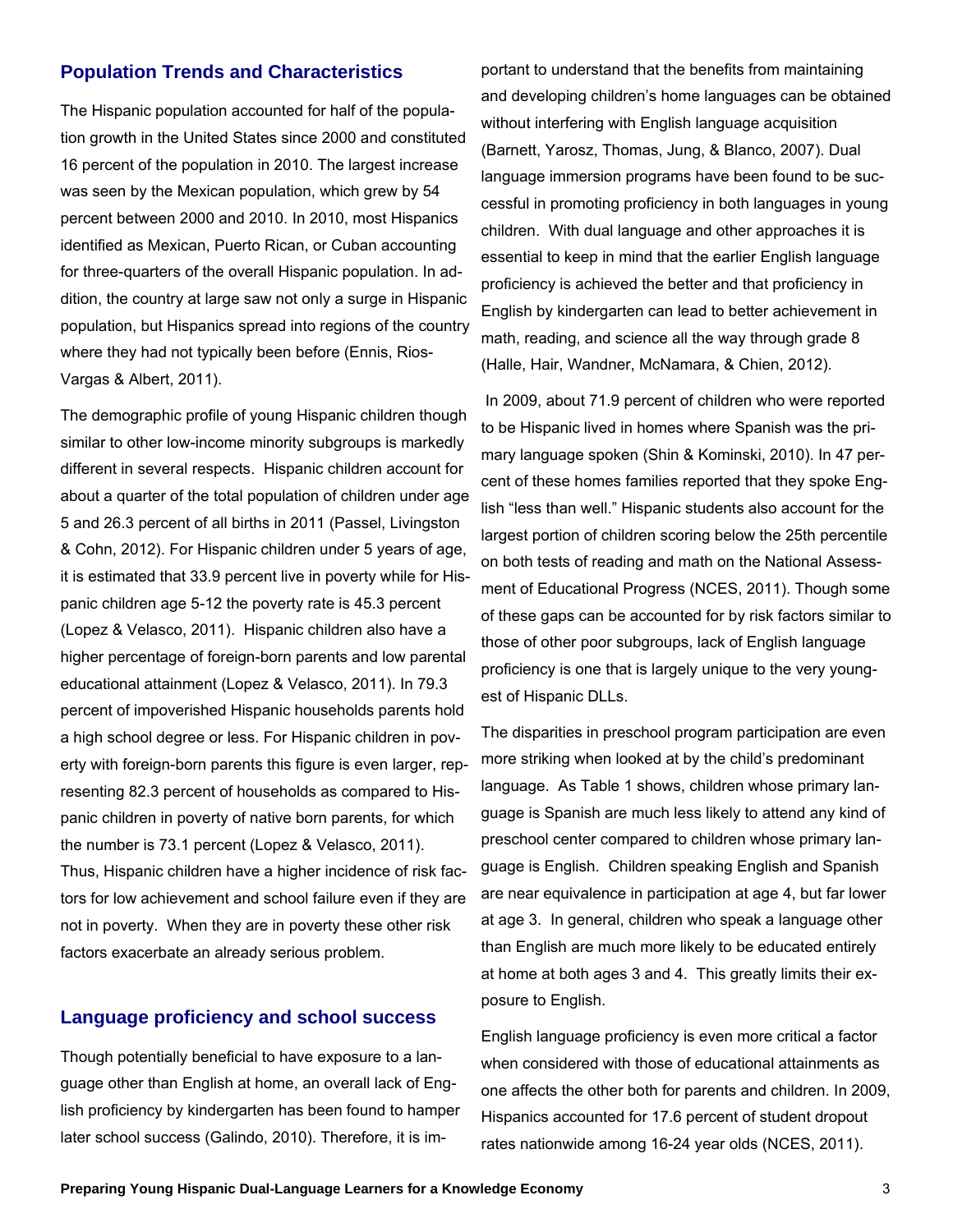This number is significantly larger than for Whites and Blacks in the same age range and for whom the rates are 5.2 and 9.3 percent respectively. Hispanic students pass the National Assessment of Educational Progress (NAEP) reading tests at a level of "proficient" at a rate of 16 percent in fourth grade and 18 percent in eighth grade. Hispanic students achieve proficiency on the math portions of the test at a rate of 22 percent in fourth grade and 18 percent in eighth grade (NCES, 2011). These statistics are troublesome given the correlations between early reading and math abilities and later educational attainment. One study found that 33 percent of poor Hispanic students who were not reading proficiently by third grade failed to graduate from high school (Hernandez, 2012). In 2009, Hispanics had a dropout rate nationwide of 17.6 percent, significantly higher than the rates for other students (NCES, 2011). In keeping with this, Hispanics are less likely than other ethnic groups to enroll in undergraduate and graduate degree granting institutions of education (Knapp, Kelly-Reid, & Ginder, 2012).

#### **Early Learning Experiences in the Home**

In the first five years of life, parents are the strongest influences on their children's learning. Hispanic families in the United States are disproportionately characterized by low levels of educational attainment, low levels of English proficiency, low paying and inconsistent employment, and poverty. Family activities that provide important stimulation of language and cognitive development in the early years include book reading, trips to parks and museums, and oneon-one, child-directed conversations, none of which are frequent in poorly educated, low-income families (Rodriguez, Le-Monda, Spellman, Pan, Raikes, Lugo-Gil & Luze, 2009; Duncan & Magnusson, 2005). In 2007 37 percent of Hispanic children between the ages of 3 and 5 were read to every day as compared to 67 percent of their White Non-Hispanic peers and they were less than half as likely as children from any other ethnic group to be reported to know all the letters (O'Donnell, 2008).

The lack of early learning experiences at home is particu-

larly important as children who predominantly speak Spanish are also the most likely to be cared for exclusively in their homes as we discuss below. This helps to explain why Spanish-speaking children account for so much of the school age population failing to become proficient in reading and math (Skinner, Wight, Aranti, Cooper, & Thampi, 2010). Though policy can impact some of the factors contributing to shortfalls regarding poverty and low parental educational attainment, it can most readily impact children who have access to and enroll in preschool programs that use best practices to enhance language and literacy learning as soon as possible.

Young children in homes where only Spanish is spoken are the most educationally disadvantaged. In a study seeking to investigate the home lives of Spanish-dominant preschoolers it was found that children residing in homes where English and Spanish are spoken were more likely to engage in literacy tasks than were children residing in homes where only Spanish was spoken. The authors attributed this difference to both parents' low education levels

and length of time living in the United States (Hammer, Miccio, & Wagstaff, 2003). Families speaking only Spanish at home had children with below average scores on measures of English and Spanish. Mothers speaking only Spanish have been found to have less understanding of young children's language acquisition and to believe that language learning was a natural process that required little effort by parents to stimulate language learning even in their home language (Lopez, 2005).

Hispanic parents, especially those who do not speak English, have a great need for education about how to stimulate their young children cognitively and socially even before preschool. Part of this education should emphasize the importance of early experiences inside as well as outside the home for the development of their children (Burchinal, McCartney, Steinberg, Crosnoe, Friedman, McLoyd, & Pianta, 2011; Rodriguez, et al., 2009; Hammer, Miccio, & Wagstaf, 2003). For the Hispanic parents of DLL students, parenting education should also include the importance of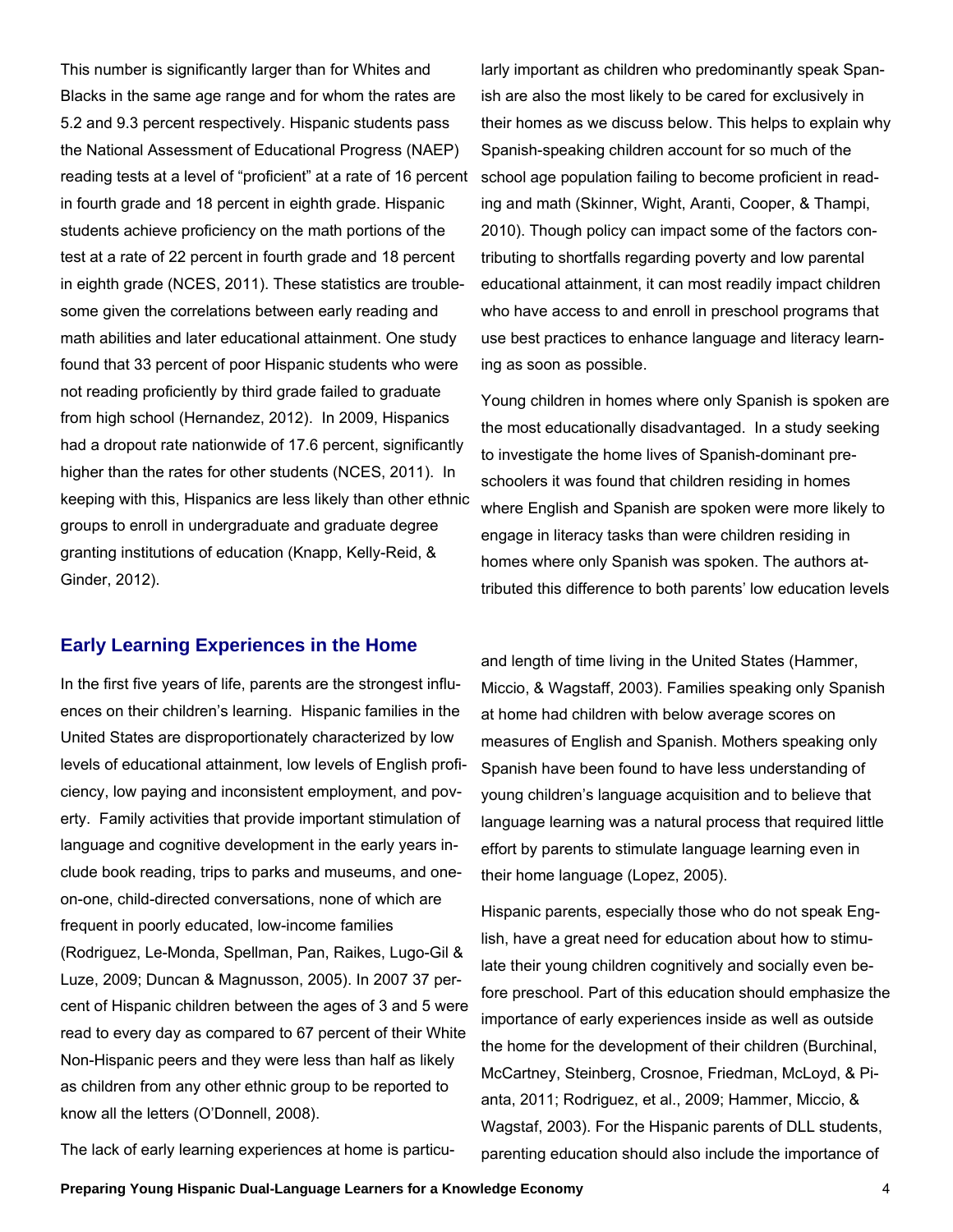home language maintenance as well as English language acquisition.

#### **DLL Participation in Preschool**

Participation in preschool has been cited as being significantly helpful for linguistically isolated Spanish speaking Hispanic children (Gormley, 2008). Benefits of preschool include enhanced development of early language and literacy skills, math skills, and self-regulation, which are all strong predictors of future achievement and high school graduation (Burchinal, et al., 2011; Dickinson & Porsche, 2011; Galindo, 2010; Duncan, Dowsett, Claessens et al., 2007). In addition, preschool education offers students and families a first opportunity to interface with school culture and socialize with peers. For Hispanic DLL children it may be a first opportunity to acquire English.

Given the potential of high-quality preschool education to improve the learning and development of these children, it is distressing that enrollment rates for Hispanic children are lower than for their White and African American peers. Presently, only 64 percent of Hispanic 4-year-old children

are enrolled in pre-K (public or private) as compared to 70 percent of their non-Hispanic peers (Barnett, Carolan, Fitzgerald, & Squires, 2011). For 3-year-old children these numbers are even more disparate as only 25 percent of Hispanic 3-year-olds are enrolled compared to 43 percent of their non-Hispanic peers (Barnett, et al., 2011).

Research on the home language environments of young DLLs lends insight into potential interventions outside the home that could prove helpful. Aside from gaps in gradelevel test scores, there are also discrepancies in the ways in which Hispanic and DLL children use child care systems that could help to introduce English earlier. In Table 1, Hispanic children's predominant language spoken can be seen relative to their representation in various child care settings at ages 3 and 4. What can be seen in the table is that for children in both age groups, those with Spanish as a primary language are the most likely not to participate in any kind of structured early care programs and instead remain at home with a parent; at age 3 most of those who speak Spanish predominately are at home.

|                         | <b>CHILD'S PREDOMINANT LANGUAGE</b> |                |                |                |              |       |  |  |
|-------------------------|-------------------------------------|----------------|----------------|----------------|--------------|-------|--|--|
|                         |                                     |                | <b>English</b> | <b>English</b> |              |       |  |  |
| <b>Type</b>             | <b>English</b>                      | <b>Spanish</b> | & Spanish      | & Other        | <b>Other</b> | Total |  |  |
| Age 3                   |                                     |                |                |                |              |       |  |  |
| <b>Center Primary</b>   | 52.7                                | 26.6           | 26.9           | 47.0           | 71.4         | 50.5  |  |  |
| <b>Relative Primary</b> | 12.5                                | 14.9           | 16.2           | 4.3            | 18.9         | 12.9  |  |  |
| Non-Relative Primary    | 7.0                                 | 5.0            | 11.2           | 0.0            | 0.0          | 6.7   |  |  |
| Relative Secondary      | 10.0                                | 3.6            | 7.8            | 9.5            | 0.0          | 9.2   |  |  |
| Non-Relative Secondary  | 5.3                                 | 2.2            | 0.0            | 0.0            | 0.0          | 4.8   |  |  |
| None                    | 27.8                                | 53.5           | 45.7           | 48.7           | 9.8          | 29.9  |  |  |
| Age 4                   |                                     |                |                |                |              |       |  |  |
| <b>Center Primary</b>   | 75.5                                | 50.9           | 73.6           | 62.7           | 86.6         | 73.5  |  |  |
| <b>Relative Primary</b> | 5.4                                 | 9.8            | 9.9            | 0.0            | 1.8          | 5.7   |  |  |
| Non-Relative Primary    | 2.3                                 | 3.1            | 0.0            | 0.0            | 0.0          | 2.3   |  |  |
| Relative Secondary      | 18.5                                | 4.4            | 3.8            | 18.9           | 2.6          | 16.8  |  |  |
| Non-Relative Secondary  | 5.3                                 | 7.6            | 3.5            | 0.0            | 3.6          | 5.4   |  |  |
| None                    | 16.8                                | 36.2           | 16.5           | 37.3           | 11.6         | 18.5  |  |  |

#### Table 1. Child Care Setting by Home Language

Source: NIEER estimations based on NHES 2005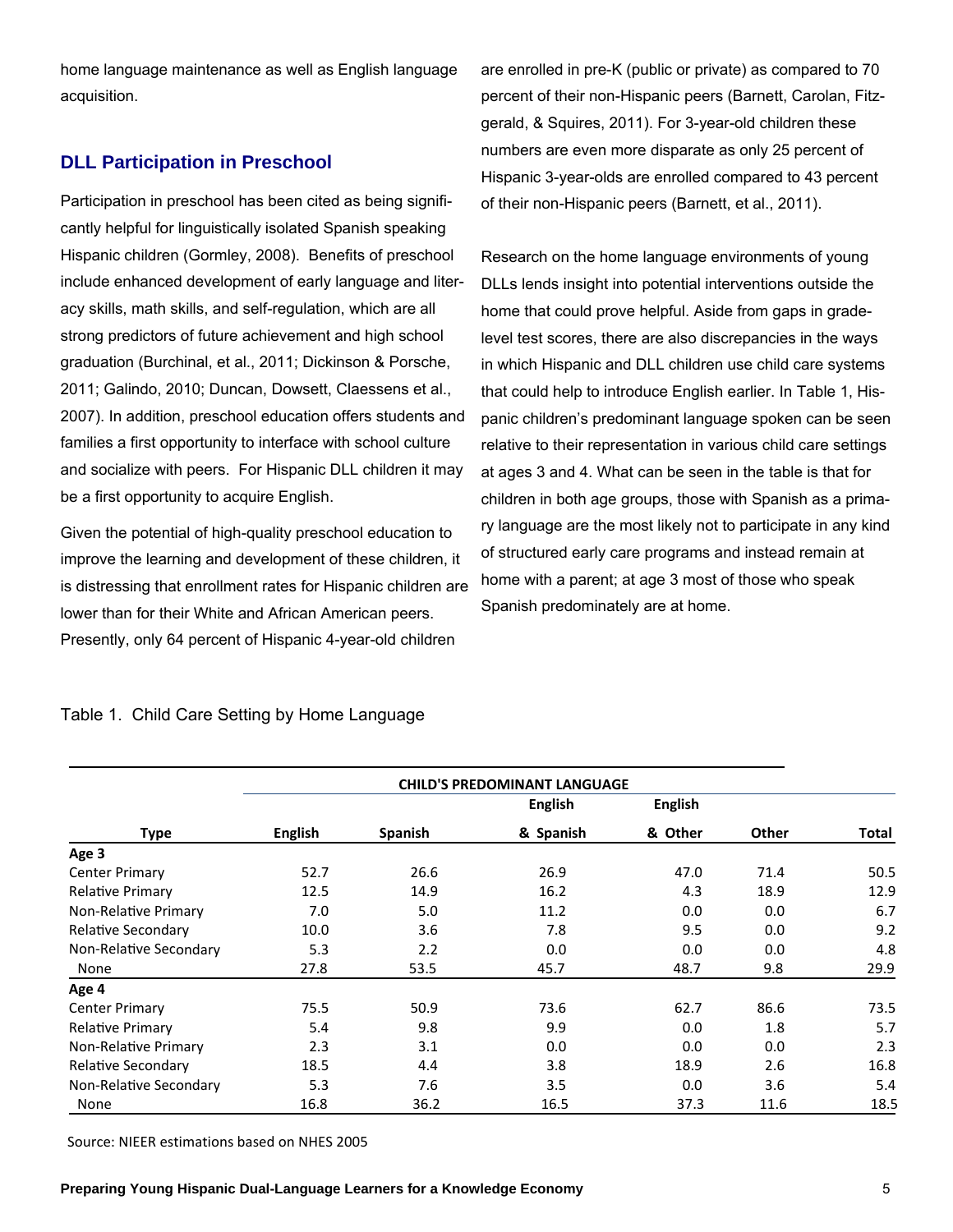More than half of America's Hispanic population resides in three states – California, Texas, and Florida (Ennis, Rios-Vargas, & Albert, 2011) – and all three have been noted to have significant holes regarding high-quality preschool standards and adequate funding (Barnett, et al., 2011). More disconcerting are recent reports indicating that the gap in math achievement for Hispanic students in fourth grade has widened in some states, including Texas (Hemphill & Venneman, 2011). These reports also indicate that New Jersey has been among the few states that have been able to narrow achievement gaps in both math and reading (Hemphill & Vanneman, 2011). Perhaps not coincidentally, New Jersey also has provided quality pre-K for the Spanish at home and held beliefs that language learning past 10 years (Barnett, Carolan, Fitzgerald & Squires, 2011).

Though there have been many hypotheses about why Hispanic and Spanish-language dominant children in particular are less likely to enroll in preschool programs, it seems likely that lack of access to quality programs is at least as important as factors such as income, parental education, and other family characteristics (Power-Pac, 2009; Barnett & Yarosz, 2007; Nores, Barnett, Epstein, & Curenton, 2011; Karoly & Gonzalez, 2011). Though not specifically focused on Spanish dominant families, a recent study in Chicago found that parents reported the following reasons to explain their lack of participation in pre-K programs:

- Affordability
- Lack of transportation
- Misalignment of school hours with work hours
- No availability
- Lack of awareness of the importance of preschool education
- Lack of information about preschool options
- Worries regarding documentation requirements

These reports from parents are consistent with the results of statistical analyses and geographic variations in use (Barnett & Yarosz, 2007). It is particularly noteworthy that

when quality preschool is offered to all children, Hispanic families have near universal enrollment rates as in Oklahoma and even in New Jersey's "Abbott" districts where preschool education begins at age 3 (Frede & Barnett, 2011). Anyone who might suppose that there is a general cultural reluctance to participate in quality preschool should know that Mexico and other countries in Latin America have universal preschool as part of the public education system. Nevertheless, some parents (Hispanic and non-Hispanic) do fail to recognize the value of quality preschool education. The Lopez (2005) study found that the young children farthest behind were those whose parents spoke only occurs incidentally and that academic skills are best taught in schools. These beliefs coupled with lack of access to quality pre-K contribute to perpetuating gaps that can be found in low-income and DLL children before the start of kindergarten (Burchinal et al., 2011).

The list above also points to some policy fixes that could increase the enrollment of Spanish-dominant children beginning with increased access. Table 2 shows that Spanish speaking children rarely attend private programs and the primary reason they are more likely to attend preschool at age 4 than age 3 is the greater availability of public programs. Head Start offers fewer places for children at age 3 and state-funded pre-K is much less frequently offered at age 3 than age 4.

Evidence in this regard can be obtained from New Jersey's Abbott preschool programs where full-day preschool is a required offering in targeted school districts for all 3- and 4 year-old residents. In many of these districts Spanishdominant families are the majority. Participation rates in these New Jersey districts nearly reach capacity, enrolling close to 100 percent even when the population is almost entirely immigrant and Hispanic. New Jersey's example is important because it sheds light on the willingness of Spanish-speaking families to enroll their 3- and 4-year-old children in preschool experiences when they are accessible and of high quality. New Jersey's example not only illustrates the potential for full participation from Spanish-

**Preparing Young Hispanic Dual-Language Learners for a Knowledge Economy** 6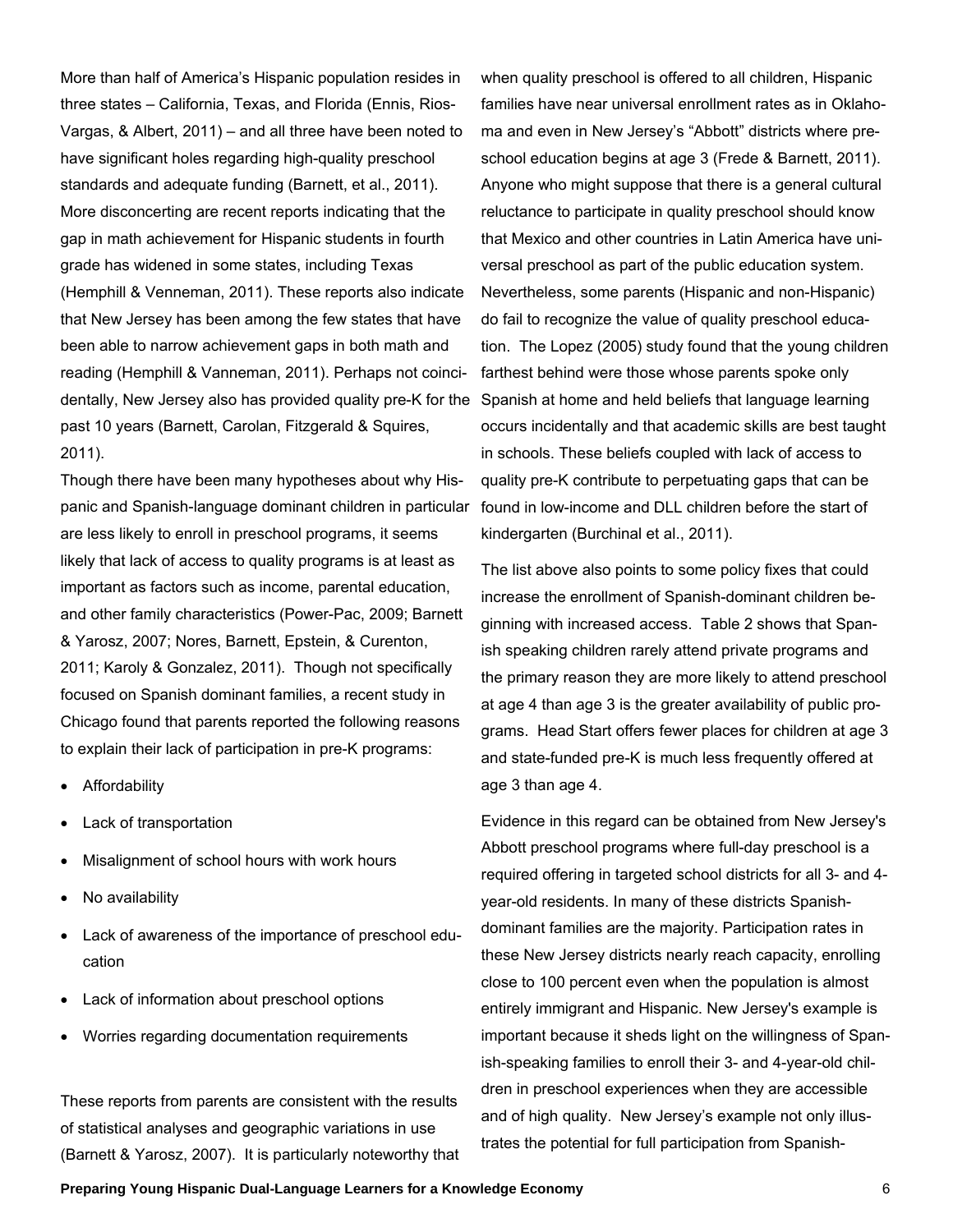| <b>CHILD'S PREDOMINANT LANGUAGE</b> |         |         |           |                 |         |       |  |  |  |
|-------------------------------------|---------|---------|-----------|-----------------|---------|-------|--|--|--|
| Age 3                               |         |         |           |                 |         |       |  |  |  |
|                                     |         |         | English & |                 |         |       |  |  |  |
| <b>Type</b>                         | English | Spanish | Spanish   | English & Other | Another | Total |  |  |  |
|                                     |         |         |           |                 |         |       |  |  |  |
| <b>Head Start</b>                   | 7.48    | 13.94   | 15.33     | 21.81           | 3.524   | 8.119 |  |  |  |
| Public                              | 7.085   | 2.417   | 8.151     | 13.63           | 10.96   | 6.82  |  |  |  |
| Private                             | 38.37   | 10.26   | 3.415     | 11.54           | 56.87   | 35.76 |  |  |  |
| Other                               | 47.07   | 73.39   | 73.1      | 53.03           | 28.65   | 49.3  |  |  |  |
|                                     |         |         |           |                 |         |       |  |  |  |
| Total                               | 100     | 100     | 100       | 100             | 100     | 100   |  |  |  |
| Age 4                               |         |         |           |                 |         |       |  |  |  |
|                                     |         |         | English & |                 |         |       |  |  |  |
| Type                                | English | Spanish | Spanish   | English & Other | Another | Total |  |  |  |
|                                     |         |         |           |                 |         |       |  |  |  |
| <b>Head Start</b>                   | 12.19   | 21.88   | 28.22     | 28.82           | 4.448   | 13.32 |  |  |  |
| Public                              | 18      | 21.36   | 28.75     | 5.838           | 31.62   | 18.53 |  |  |  |
| Private                             | 45.32   | 7.672   | 16.66     | 28.08           | 50.54   | 41.67 |  |  |  |
| Other                               | 24.49   | 49.09   | 26.37     | 37.26           | 13.39   | 26.48 |  |  |  |
|                                     |         |         |           |                 |         |       |  |  |  |
| Total                               | 100     | 100     | 100       | 100             | 100     | 100   |  |  |  |

#### Table 2. Preschool Participation by Home Language

Source: NIEER estimations based on NHES 2005

speaking families, but also the attributes of highly effective programs for this population.

#### **Improving Features of Hispanic Serving Preschool Programs: Language and Literacy**

Early childhood educators and researchers see preschool as an ideal setting in which to support English language acquisition for young DLL children as well as to support and continue their Spanish language development (Garcia & Frede, 2010). Research on the positive impacts of dual language supports (Barnett, et al., 2007) together with other research on developing school readiness for young Hispanic children provides a strong base on which to build preschool programs. One consideration in program design is achieving balance in supporting the home language, English language development, and the acquisition of other

school readiness skills. Many programs high standards of both process quality and structure (resources) are the beginning, but to meet the needs of young DLLs what must also be considered is the language of instruction and what practices are most effective.

#### **Language of Instruction and Classroom Practices**

Spanish-speaking school age children comprise about 72 percent of children speaking a language other than English at home (Shin & Kominski, 2010). Twenty-seven percent who speak Spanish speak English less than "very well" (Shin & Kominski, 2010). Unfortunately, regardless of dominant language, Hispanic students are found to have consistently low scores on tests of both English and Spanish vocabulary (Skinner, Wight, Aratani, Cooper & Thampi,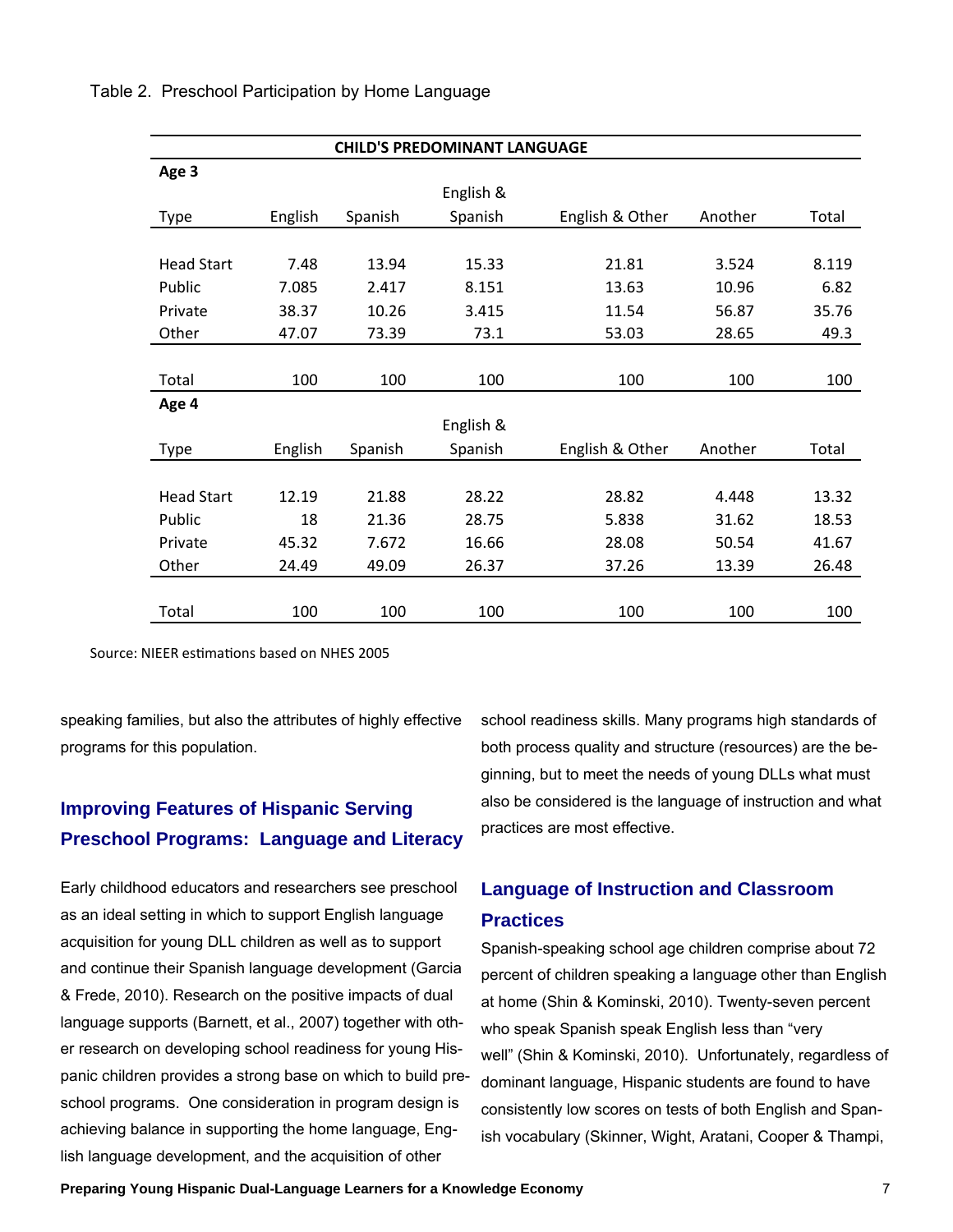2012; Howes, 2011). This is a stark reminder that most young DLLs face the same disadvantages in home language proficiency associated with other low-income children who are native English speakers.

For many DLLs the preschool classroom environment is a first opportunity to experience English. There is a consensus in the research community that development and maintenance of the first language can be supported without interfering with English language and literacy skill acquisition (Barnett et al., 2007; Castro, Paez, Dickinson, & Frede, 2011). Models that incorporate use of the home language can be best for young DLLs as they help children to maintain native languages while acquiring English. Additive language models that incorporate use of the home language by at least one teacher have been shown to yield positive child outcomes whereby DLLs perform better both in measures of home language development as well as those of English acquisition than do their peers in groups where only English is used (Vitiello, Downer & Williford, 2011; Farver, Lonigan & Eppe, 2009; Barnett, et al., 2007; Gormley, 2008). Other research has also found that growth in children's receptive language, regardless of which language, is positively related to reading outcomes in first grade both within and between their languages (Davison, Hammer & Lawrence, 2011).

Language of instruction is not the only preschool program feature that matters, of course. Other elements of quality teaching matter a great deal as well. Karoly and Gonzalez (2011) for example, found educational quality was particularly low in center-based programs serving high proportions of Spanish-speaking immigrant children in California. In their analysis, classrooms scored low on both the Early Childhood Environmental Rating Scale-Revised (ECERS) and the Classroom Assessment Scoring System (CLASS). For children to benefit significantly in any language, the quality must be high (Burchinal, Field, Lopez, Howes, & Pianta, 2012).

Research has identified specific aspects of instruction in preschool classrooms that bolster language acquisition and are essential for designing high-quality programs. For ex-

ample, conversations between teachers and individual children during unstructured parts of the day have been shown to have direct impacts on future learning proving, further that conversations and one-on-one interactions are the prime means of developing language (Dickinson & Porche, 2011). Teaching to increase vocabulary breadth has been identified as of particular concern due to its crucial relationship with later reading comprehension (Castro, Paez, Dickinson & Frede, 2011). For DLLs this is particularly important as vocabulary development is crucial as they try to catch up to the language proficiency of their nativespeaking peers (August, Carlo, Dressler & Snow, 2005).

Evidence about the importance of teacher-child interactions points to specific needs for practices, preparation, and professional development that encompass the socialemotional aspects of high-quality classroom experiences for young DLLs. Some research has found that DLL children with a Spanish-speaking teacher or in more socialemotionally supportive classrooms had larger gains on academic tests (Burchinal, et al., 2012). Hypotheses about why this occurs include that children in Spanish-speaking teachers' classrooms may have been better able to develop relationships with their teachers and that developing social competence led them to become better communicators (Burchinal, et al., 2012). Given what is known about relationships between positive identify formation and later school success, the quality of social-emotional supports in early childhood also should be considered important for later achievement (Bernhard, Cummins, Campoy, Ada, Winsler & Bleiker, 2006; Fantuzzo, Perry, & McDermott, 2004). For young DLLs the interface between language and culture and their self-perceptions can contribute to establishing a positive sense of self and to maintaining familial relationships that have also been shown to be related to later academic success (Garcia & Frede, 2010). Finally, teachers must foster relationships not only with children but also with families so that they may learn information that can help to create classroom environments that are culturally responsive (Zepeda, Castro, & Cronin, 2011).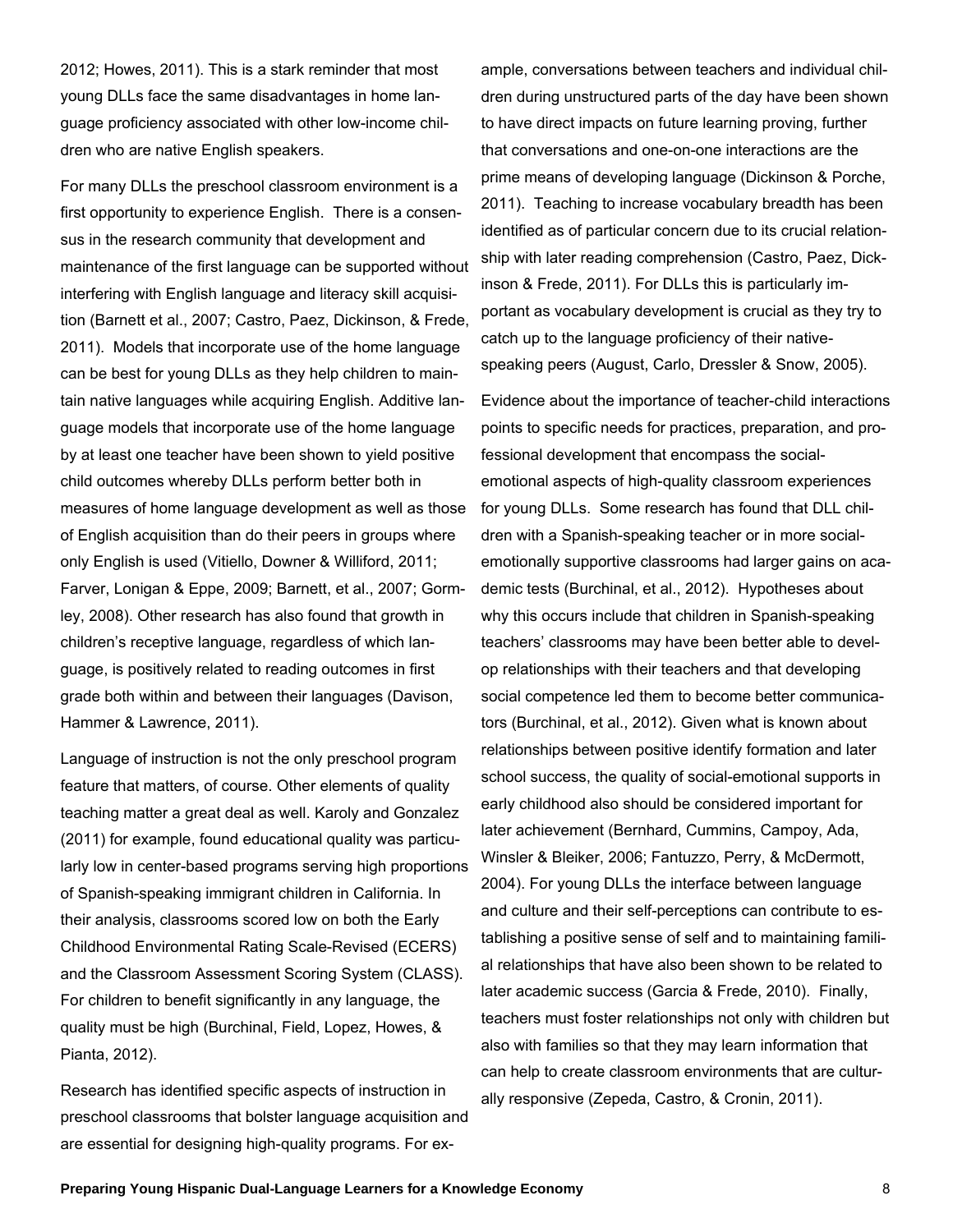#### **Teacher Preparation and Professional Development**

A critical component in determining how to implement highquality programs that effectively address the needs of ELLs is to examine the current workforce of early childhood professionals. In a nationally representative sample of early childhood teachers 78 percent reported speaking English only, 15 percent reported speaking Spanish, and about 7 percent reported speaking other languages (Barnett, Carolan, Fitzgerald, & Squires, 2011). Low numbers of Spanishspeaking professionals present challenges in delivering instruction to linguistic minority Spanish speaking students in their home language. Despite the lack of bilingual teachers, center directors and administrators alike seem to agree that there is a need to recruit speakers of linguistic minority languages in their classrooms (Whitebook, Ryan, Kipnis & Sakai, 2008) as well as a need to support home language development (Buysse, Castro, West & Skinner, 2005).

Other important factors include the extent to which teachers who do report that they are bilingual are proficient enough in each language to conduct meaningful instruction that is rich enough in content to actually impact student learning (Freedson, 2010). This point is critical in the face of recent findings about the amount and quality of preschool teachers' language use during free play time as a predictor of vocabulary and comprehension skills in fourth grade (Dickinson & Porche, 2011). Though the study was conducted with monolingual English speakers, teachers looked to for models of Spanish would likely need to offer language interactions that are semantically robust enough to offer or contribute to these benefits in Spanish or to bolster learning in English.

The above study also sheds light on the importance of specific content in teacher preparation programs. Clearly teachers need to be equipped with specialized knowledge that allows them to tailor their instruction to the needs of children with varying levels of both English and Spanish proficiency (Zepeda, Castro & Cronin, 2011). In addition, teachers need to know how to sensitize their learning envi-

ronments for particular student needs by preparing their classrooms with materials that are challenging as well as reflective of the cultures from which children come. Teachers also must understand both how children acquire language as well as the implications that varying levels of English proficiency have for their practices.

Despite the shortage of bilingual early childhood professionals, research also shows that professionals have not received sufficient training in best practices to help ELLs acquire English in spite of recommendations from highprofile groups (Maxwell, Lim & Early, 2006). The National Center for Early Development and Learning found in 2006 that of 1,179 institutions of higher education, fewer than 15 percent of bachelor's and master's degree programs required students to take a course devoted specifically to working with dual language learners (Maxwell, Lim & Early, 2006). One reason may be that many college faculty members themselves are not prepared to teach courses regarding issues of young dual language learners (Freedson, 2010). As a result, stand-alone course offerings at colleges and universities tackling the issue of effective strategies for DLLs are limited though some of the content may be embedded in other courses. Surveys indicate a lack of offerings at two- and four-year degree granting institutions for students to enroll in courses about cultural and linguistic diversity (Early & Winton, 2001).

Given the lack of pre-service preparation of teachers for DLL students, ongoing professional development regarding the teaching of DLL students takes on even greater importance. Unfortunately, much of the burden of finding and providing appropriate professional development for teachers falls to ill-prepared administrators (Freedson, 2010). There is limited research on models of effective professional development for early childhood teachers working with DLL populations. One study measured the effects of a professional development program focused on language and literacy development for non-Spanish speaking preschool teachers serving a majority Spanish-speaking population. Teachers were taught specific, research-based strategies to support DLL children. Teachers substantially improved at creating learning environments that were linguistically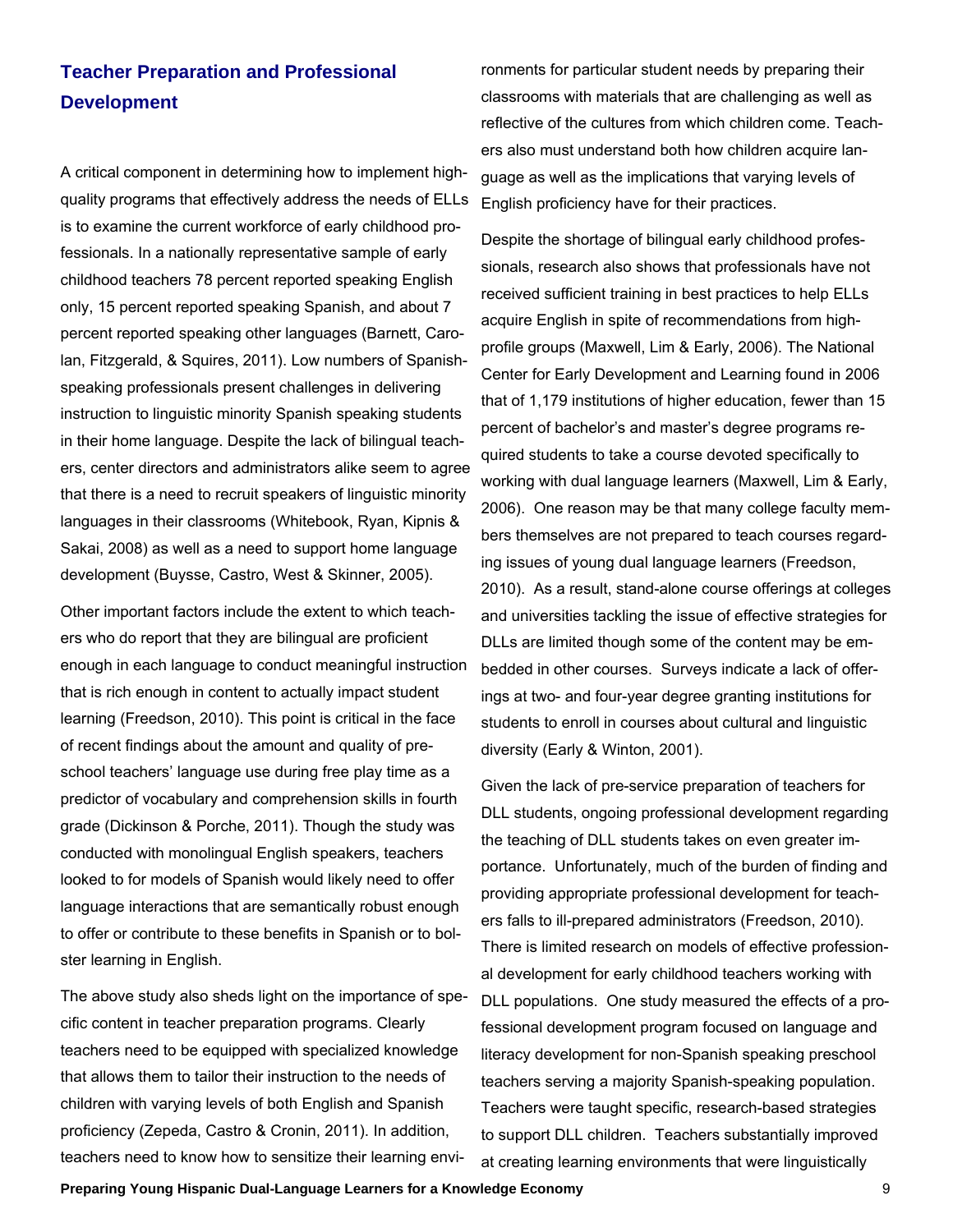and culturally supportive of Hispanic DLLs, though no gains were found for children (Buysse, Castro, & Peisner-Feinberg, 2010).

#### **Parental Engagement**

Parental engagement refers to the ways in which parents interact both with their children's learning at home and with their children's schools and teachers (Galindo & Sheldon, 2012). Some research has found that Hispanic families believe that teaching, as far as academics go, is better left to the "experts" and that in this regard that expert is the preschool and the teacher (Rodriguez-Brown, 2010). Despite this, Hispanic families can still be receptive to sugges- • tions offered by school personnel to enrich language, literacy, and math learning at home. Teachers and schools must invite Hispanic parents to engage rather than assume that parents simply don't want to be involved (Rodriguez-Brown, 2010). Efforts to enhance parent engagement should seek to capitalize on the social-emotional benefits that Latino families offer their children by way of their tightknit familial culture (Fuller & Garcia Coll, 2010).

#### **Conclusions**

As the United States strives to recover from a stagnant economy, Hispanics – with the largest growth in population over the last decade – will likely play a key role in any possible economic resurgence. Thus, the educational success of Hispanics, including young English language learners, takes on increased urgency. One way to promote educational success, especially for children from low-income families, is through high-quality early education programs, including models like dual language/two-way immersion programs that maximize impacts and facilitate learning for these young children as they enter kindergarten (Gormley, 2008; Barnett, Jung, Yarosz, Thomas, Jung and Blanco, 2007; Frede, Barnett, Jung, Lamy & Figueras-Daniel, 2010). Some broad findings from these works include the following:

Latino children are at greatest risk for reading difficul-

ties and academic underachievement as compared to their White and other minority peers.

- The vast majority of young English language learners are likely to be from low-income families.
- Proficiency in English at kindergarten entry has significant effects on later school achievement.
- High-quality preschool experiences can have large cognitive effects on young Hispanic children who have not yet had formal exposure to English language.
- Families are in need of improved access to high-quality preschool programs.
- Teachers must be adequately trained and prepared to maximize early learning experiences for young DLLs.
- Families of young Hispanic DLL students must be engaged in their children's early learning in ways that are responsive to their needs and sensitive to their culture.

The factors presented here represent the complex and intricate problems that affect the academic progress of young Hispanic students. In addition, the information provided exposes both the urgency and the importance with which the problems should be approached as investing in this crucial population will have marked benefits for the economic future of the country.

Given these circumstances, it is imperative that those who are planning and implementing services have accurate, upto-date information on young children and their language abilities. This will require that states develop databases to report on the language characteristics, such as English proficiency of preschool ELLs, for children enrolled in publicly supported child care and education programs and at kindergarten entry, which is the first point at which information on nearly all young children can be obtained. This information will provide a better basis for planning personnel preparation programs, including those for teachers, and for planning appropriate services that address the needs for children and families to support both English language acquisition and home languages.

In addition to improving access to preschool programs for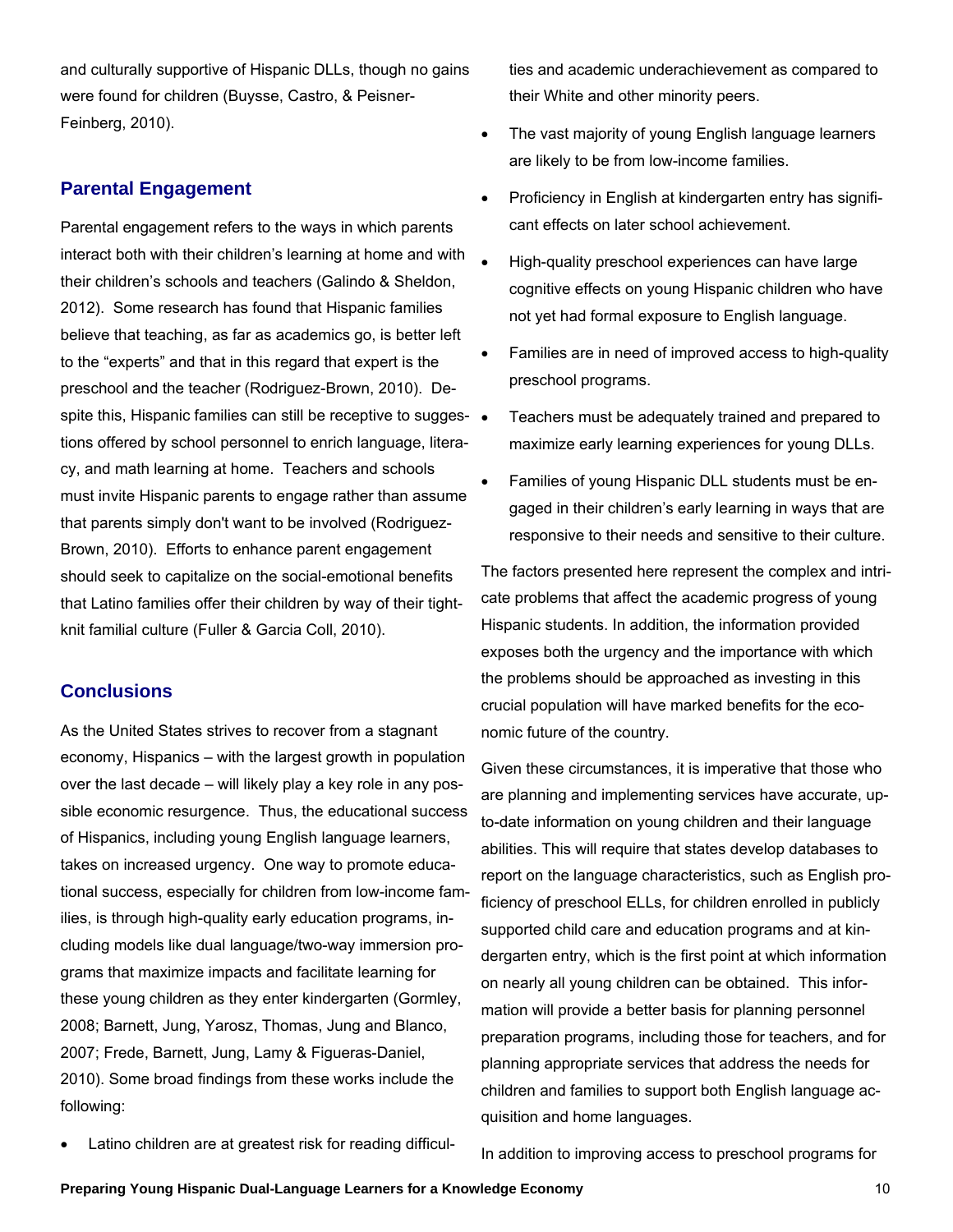Hispanic children, it is imperative that the programs offered strongly support English language development, and it is clear that this can be done with dual language models. Such an approach will promote not just the goal of English language acquisition, but redress a long-standing problem in the United States of poor foreign language preparation. A concerted effort will be required to educate and hire bilingual staff who have expertise in practices supportive of dual language learners.

Increased attention should be paid to fostering family engagement and bridging gaps between home and school for children from family backgrounds where English is not the predominant language in the home. This requires cultural sensitivity and recognition that Hispanics come from diverse backgrounds, as well as outreach in Spanish.

Specialized efforts are needed to inform Hispanic families about access to preschool programs for their children, to locate more programs where Hispanic families can easily participate in them, and to encourage and support more literacy activities in the home. Until more high-quality preschool programs are made accessible to Hispanic children through public provision or subsidy, outreach can be expected to have very limited impacts. Programs to support parents in developing language acquisition in the home can also play a role, but by ages 3 and 4 these should be viewed primarily as components of an overall approach that offers classroom-based education rather than as a substitute for such programs.

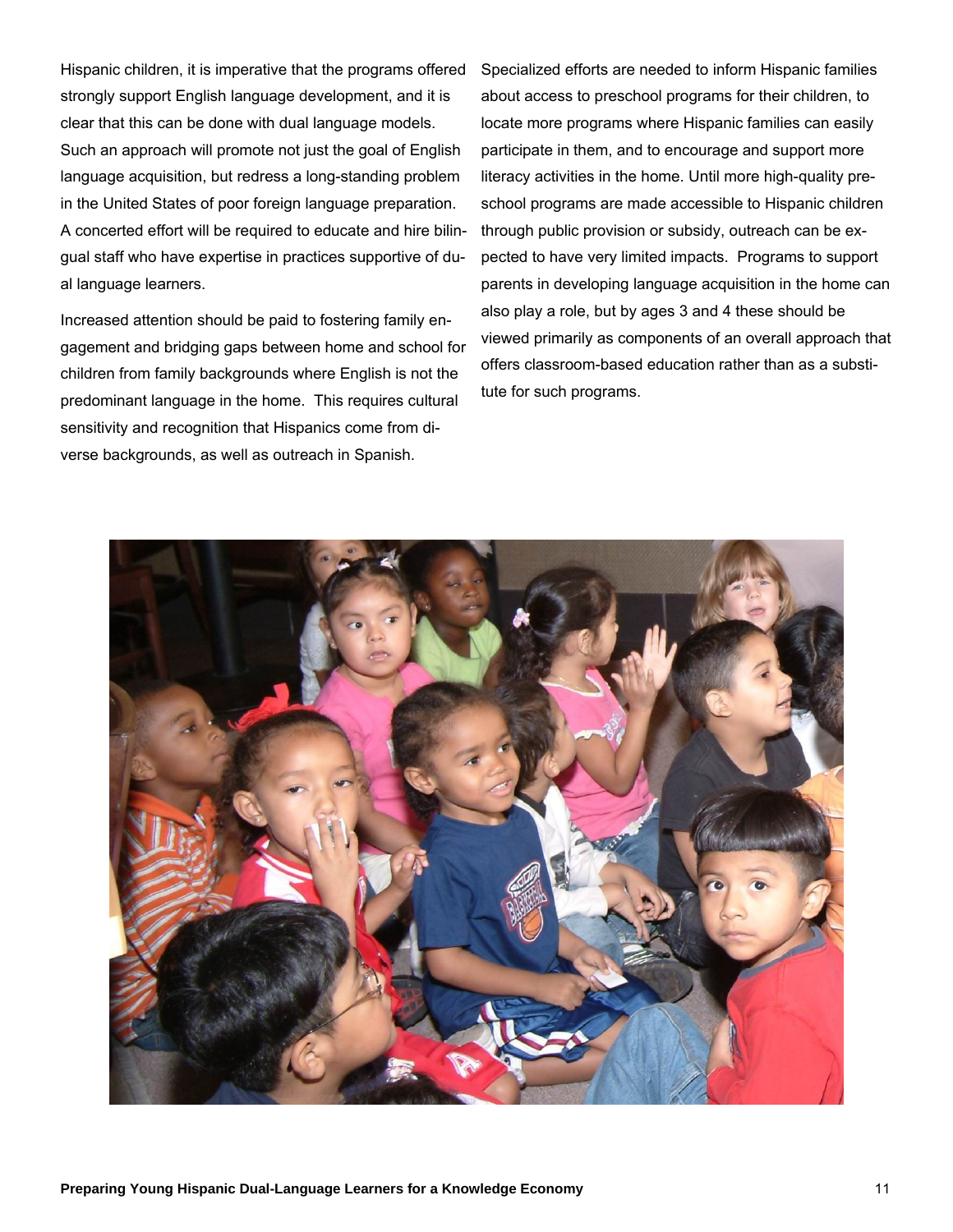### **Best Practices for Young DLLs**

Know what language and countries children and their families consider most important to their cultural heritage.

Build on what children know, their strengths and their interests.

Create a classroom environment that respects and reflects the languages and cultures of the children in an accurate way.

Keep a consistent and predictable sequence of daily events.

Keep the classroom organized and clearly labeled utilizing both pictures and words. 

Teach new words and concepts around thematic units accompanied by sophisticated picture books.

Provide explicit vocabulary instruction in English, repeating new vocabulary words often and in context.

Use a combination of gestures, real-life objects, and pictures to support reading aloud and discussions.

Engage children in one-on-one discussions that utilize rich vocabulary as often as possible.

Use children's home language during instruction and for book reading when possible. 

Encourage children to share words or phrases in their home language during individual and group settings.

Encourage all children to work together to accomplish a task.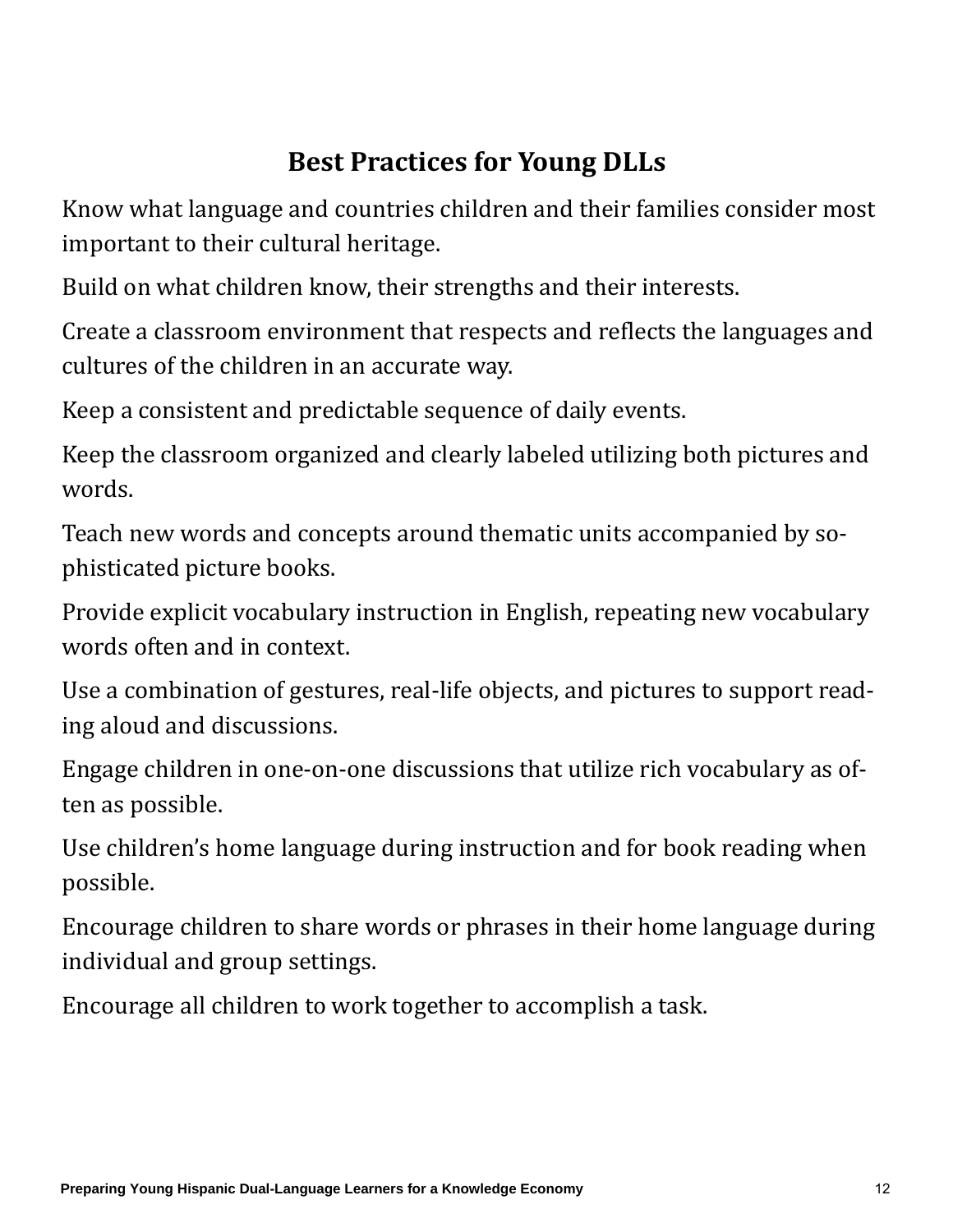#### **References**

August, D., Carlo, M., Dressler, C., & Snow, C. (2005). The critical role of vocabulary development for English Language Learners. Learning Disabilities Research & Practice, 20 (1), 50-57.

Barnett, W.S., Carolan, M.E., Fitzgerald, J., & Squires, J.H. (2011). *The state of preschool 2011: State preschool yearbook.* New Brunswick, NJ: National Institute for Early Education Research.

Barnett, W.S. & Yarosz, D. (2007). Who goes to preschool and why does it matter? (Updated). *Preschool Policy Matters*, Issue 15. New Brunswick, NJ. National Institute for Early Education Research.

Barnett, W.S., Yarosz, D., Thomas, J., Jung, K., & Blanco, D. (2007). Two-way and monolingual English immersion in preschool education: An experimental comparison. *Early Childhood Research Quarterly*, 22, 277-293.

Bernhard, J.K., Cummins, J., Campoy, I., Ada, A., Winsler, A., & Bleiker, C. (2006). Identity texts and literacy development among preschool English language learners: Enhancing learning opportunities for children at risk of learning disabilities. *Teachers College Record, 108*(11), 2380-2405.

Burchinal, M., Field, S., López, M. L., Howes, C., & Pianta, R. (2012). Instruction in Spanish in prekindergarten classrooms and child outcomes for English language learners. *Early Childhood Research Quarterly*, 27, 188- 197.

Burchinal, M., McCartney, K., Steinberg, L., Crosnoe, R., Friedman, S. L., McLoyd, V., & Pianta, R., NICHD Early Child Care Research Network (2011). Examining the Black –White achievement gap among low-income children using the NICHD Study of Early Child Care and Youth Development. *Child Development, 82*(5), 1404‑1420.

Buysse, V., Castro, D. C., & Peisner-Feinberg, E. (2010). Effects of a professional development program on classroom practices and outcomes for Latino dual language learners. *Early Childhood Research Quarterly, 25*(2), 194- 206.

Buysse, V., Castro, D. C., West, T., & Skinner, M. (2005). Addressing the need of Latino children: A national survey of state administrators of early childhood programs. *Early Childhood Research Quarterly,* 20, 146-163.

Castro, D., Paez, M., Dickinson, D. & Frede, E. (2011). Promoting language and literacy in young dual language learners. Research, policy and practice. Child Development Perspectives. (1), 12-21.

Davison, M., Hammer, C. & Lawrence, F. (2011). Associations between preschool language and first grade reading outcomes in bilingual children. *Journal of Communication Disorders*, 444-458.

Dickinson, D. & Porsche, M. (2011). Relation between language experiences in preschool classrooms and children's kindergarten and fourth grade language and reading abilities. *Child Development*, 82 (3), 870-886.

Duncan, G. J., Dowsett, C., Claessens, A., Magnuson, K., Huston, A., Klebanov, P., et al. (2007). School readiness and later achievement. *Developmental Psychology*, *43*, 1428‑1446.

Duncan, G. J., & Magnuson, K. (2005). Can family socioeconomic resources account for racial and ethnic test score gaps? *The Future of Children*, *15*, 35‑52.

Early, D. M., & Winton, P. J. (2001). Preparing the workforce: Early childhood teacher preparation at 2- and 4-year institutions of higher education. *Early Childhood Research Quarterly, 16*(3), 285-306.

Ennis, S., Rios-Vargas, M., & Albert, N. (2011). *The Hispanic Population 2010: 2010 Census* 

*Briefs*. Retrieved from http://www.census.gov/prod/ cen2010/briefs/c2010br-04.pdf.

Fantuzzo, J., Perry, M. A., & McDermott, P. (2004). Preschool approaches to learning and their relationship to other relevant classroom competencies for low-income children. *School Psychology Quarterly*, 19(3), 212-230.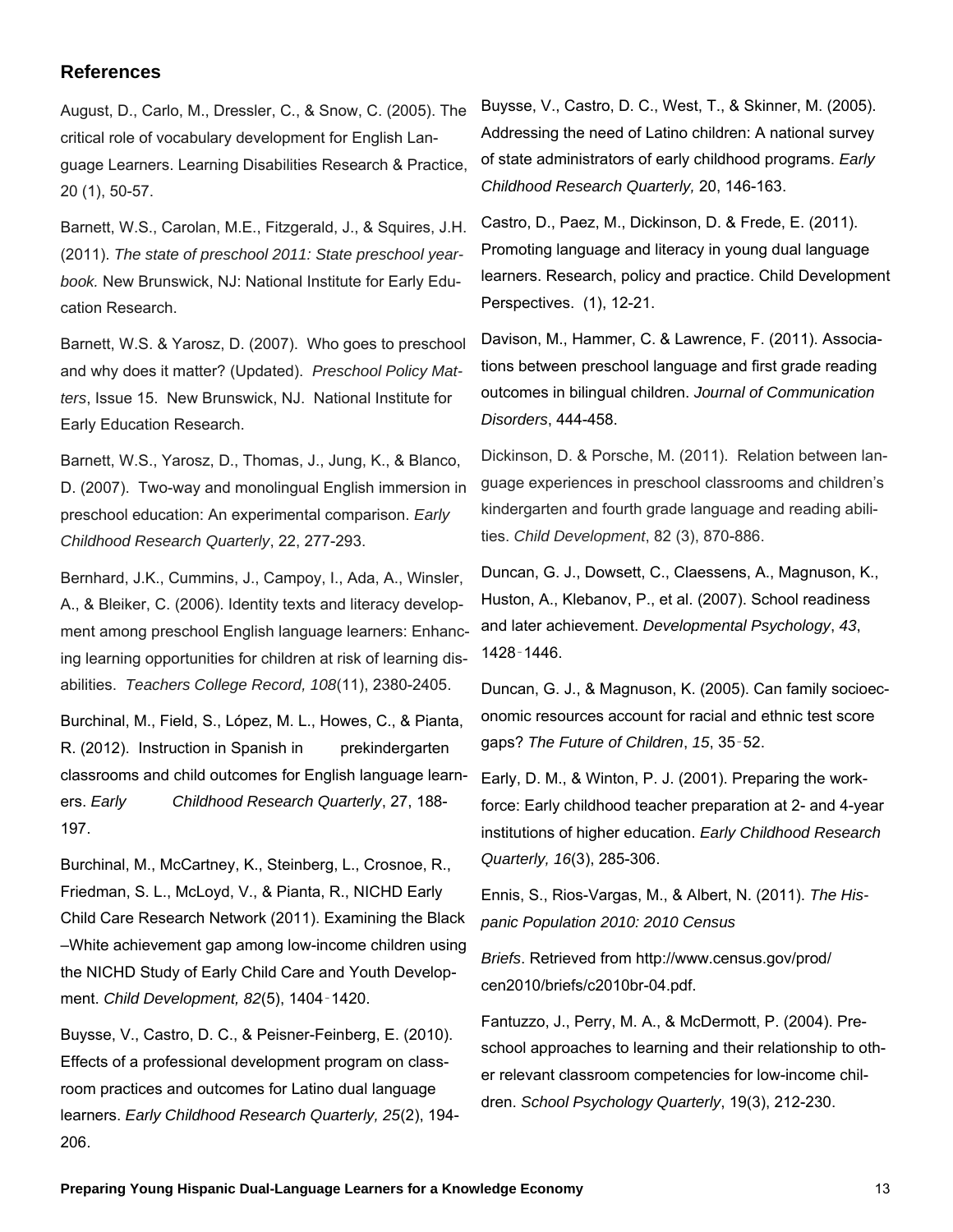Farver, J. A. M., Lonigan, C. J., & Eppe, S. (2009). Effective early literacy skill development for young Spanishspeaking English language learners: An experimental study of two methods. *Child Development, 80*(3), 703-719.

Frede, E. C., & Barnett, W. S. (2011). New Jersey's Abbott pre-k program: A model for the nation. In E. Zigler, W. Gilliam, & W. S. Barnett (Eds.), *The pre-k debates: current controversies and issues* (pp. 191-196). Baltimore: Brookes Publishing.

Frede, E.C., Barnett, W.S., Jung, K., Lamy, C., & Figueras-Daniel, A. (2010). Abbott Preschool Program Longitudinal Effects Study: Year one findings. In A.J. Reynolds, A.J. Rolnick, M.M. Englund, & J.A. Temple (Eds.), *Childhood programs and practices in the first decade of life: A human capital integration,* pp. 214-234. New York: Cambridge University Press.

Freedson. M. (2010) Educating preschool teachers to support English language learners. In E. Garcia & E. Frede (Eds.), *Young English language learners- Current research and emerging directions for practice and policy*, pp. 165- 183. New York: Teachers College Press.

Fuller, B. & García Coll, C. (2010). Learning from Latinos: Contexts, families, and child development in motion. *Developmental Psychology*, Vol 46(3), 559-565.

Galindo, C. (2010). English language learners' math and reading achievement trajectories in the elementary grades. In E. Garcia & E. Frede (Eds.), *Young English language learners- Current research and emerging directions for practice and policy*, pp. 42-58. New York, NY. Teachers College Press.

Galindo, C. & Sheldon S. (2012). School and home connections and children's kindergarten achievement gains: The mediating role of home environment. *Early Childhood Research Quarterly*, 27(1), 90-103.

Garcia, E., & Frede, E. (2010). A policy and research agenda for teaching young English language learners. In E. Garcia & E. Frede (Eds.), *Young English language learners* 

*Current research and emerging directions for practice and policy*, pp. 184-196. New York, NY. Teachers College Press.

Gormley, W.T. (2008). The effects of Oklahoma's pre-k program on Hispanic children. *Social Sciences Quarterly* 89 (4) 916-36.

Halle, T., Hair, E., Wandner, L., McNamara, M., & Chien, N. (2012). Predictors and outcomes of early vs. later English language proficiency among English language learners in the ECLS-K . *Early Childhood Research Quarterly*, 27 (1), 1-20.

Hammer C.S., Miccio, A.W. & Wagstaff, D.A. (2003). Home literacy experiences and their relationship to bilingual preschoolers' developing English literacy abilities: An initial investigation. *Language Speech, and Hearing Services in Schools, 34*, 20-30.

Hemphill, F.C., & Vanneman, A. (2011). *Achievement Gaps: How Hispanic and White students in public schools perform in mathematics and reading on national assessment of educational progress* (NCES 2011-459). National Center for Education Statistics, Institute of Education Sciences, U.S. Department of Education. Washington, D.C.

Hernandez, D. (2012). Double jeopardy: How third-grade reading skills and poverty influence high school graduation. Retrieved for Annie Casey Foundation. Retrieved on March 31, 2012 at www.aecf.org.

Howes, C. (2011). Early childhood classrooms serving English/Spanish dual language learning children: An afterward. In C. Howes, J. Downer, & R. Pianta (Eds.) *Dual language learners in the early childhood classroom.* pp. 45- 68.Baltimore, MD. Brookes Publishing.

Karoly, A. & Gonzalez, C. (2011). Early care and education for children in immigrant families. *Future of Children*, 21,  $(1).$ 

Knapp, L.G., Kelly-Reid, J.E., and Ginder, S.A. (2012). *Enrollment in Postsecondary Institutions, Fall 2010; Financial Statistics, Fiscal Year 2010; and Graduation Rates,*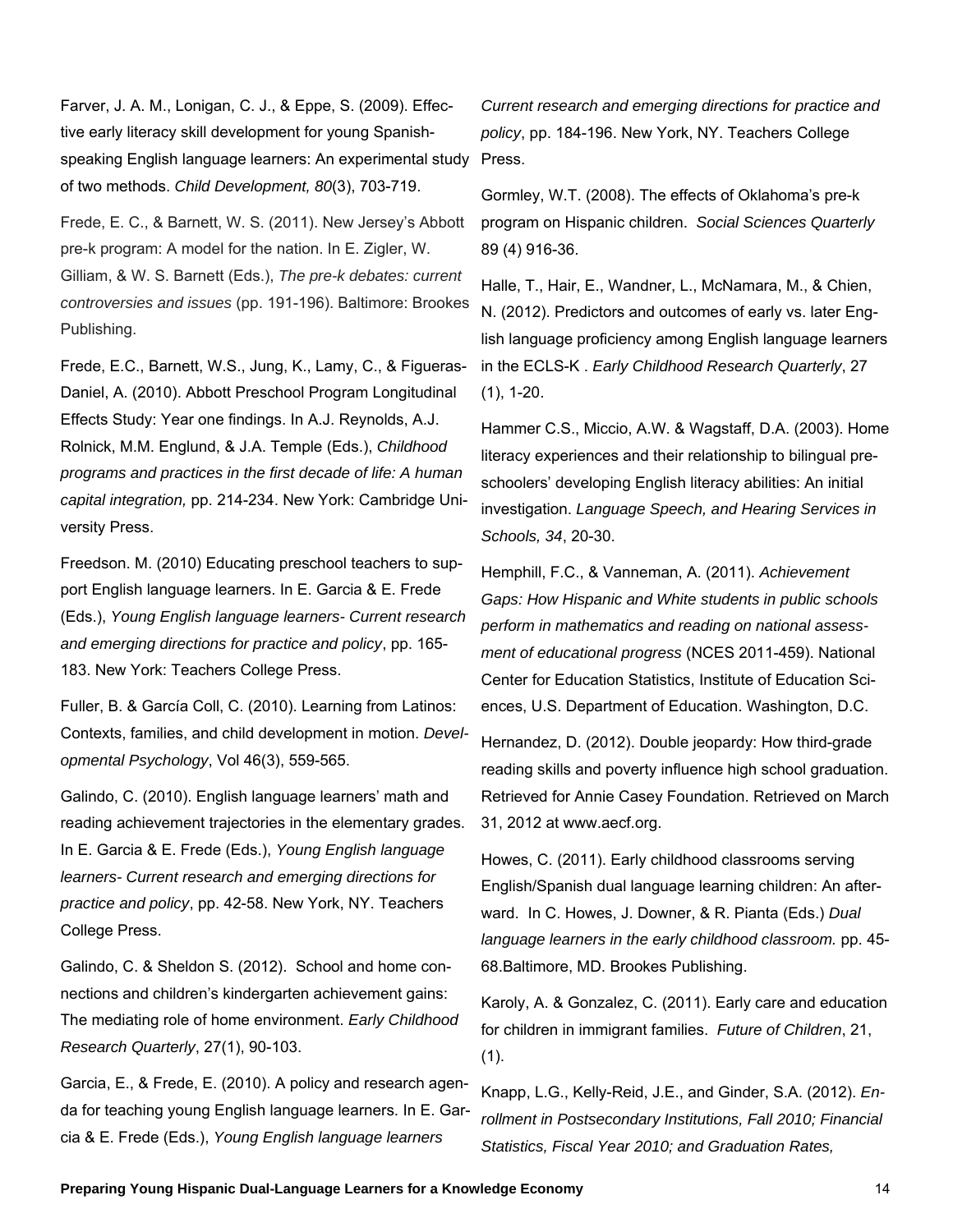*Selected Cohorts, 2002-07* (NCES 2012-280). U.S. Department of Education. Washington, DC: National Center for Education Statistics. Retrieved [date] from http:// nces.ed.gov/pubsearch.

Lopez, L. (2005). A look into the homes of Spanishspeaking preschool children. *Proceedings of the 4th International Symposium on Bilingualism*, eds. Cohen, J., McAlister, K., Rolstad, K, & MacSwan, J, Somerville, MA: Cascadilla Press.

Lopez, M. H. & Velasco, G (2011). *The toll of the Great Recession: Childhood poverty among Hispanics sets record, leads nation.* Washington, DC: Pew Hispanic Center, September. http://pewhispanic.org/reports/report.php? ReportID=147.

Maxwell, K., Lim, C., & Early, D. (2006). *Early childhood teacher preparation programs in the United States: National report*. Chapel Hill: NC: The University of North Carolina, FPG Child Development Institute.

National Center for Education Statistics (2011). *The Condition of Education 2011*(NCES2011033), Indicator 20. Retrieved from: http://nces.ed.gov/fastfacts/display.asp?id=16.

National Center for Education Statistics (2011). *The Nation's Report Card: Reading 2011*. Institute of Education Sciences, U.S. Department of Education, Washing, D.C. Retrieved from: http://nces.ed.gov/nationsreportcard/pdf/ main2011/2012457.pdf.

National Center for Education Statistics (2011). *The Nation's Report Card: Math 2011*. Institute of Education Sciences, U.S. Department of Education, Washing, D.C. Retrieved from: http://nces.ed.gov/nationsreportcard/pdf/ main2011/2012458.pdf.

National Center for Education Statistics (2012). *First-time kindergartners in 2010-11: First findings from the kindergarten rounds of the early childhood longitudinal study, kindergarten class of 2010-11 (ECLS-K:2011).* Institute of Education Sciences, U.S. Department of Education, Washington, D.C. Retrieved from: http://nces.ed.gov/ pubs2012/2012049.pdf.

Nores, M., Barnett, W.S., Epstein, D., Curenton, S.M. (2011). *"Who's in the circle?" A study of family participation in Georgia's pre-k program*. New Brunswick, NJ. National Institute for Early Education Research. Retrieved from: http://nieer.org/publications/nieer-working-papers/%E2% 80%9Cwho%E2%80%99s-circle%E2%80%9D-study-family -participation-georgia%E2%80%99s-pre-k-program.

O'Donnell, K. (2008). *Parents' Reports of the School Readiness of Young Children from the National Household Education Surveys Program of 2007* (NCES 2008-051). National Center for Education Statistics, Institute of Education Sciences, U.S. Department of Education. Washington, DC.

Passel, J., Livingston, G., & Cohn, D. (2012). *Explaining why minority births now outnumber white births*. Pew Social & Demographic Trends. Pew Research Center. Retrieved at: http://www.pewsocialtrends.org/2012/05/17/explainingwhy-minority-births-now-outnumber-white-births/.

POWER-PAC, (2009). *Why isn't Johnny in preschool?* Early Learning Committee research and recommendations. Community Organizing and Family Issues (COFI), Chicago Illinois. Retrieved on March 31, 2012 at www.cofionline.org.

Rodriguez-Brown, F. (2010). A research perspective on the involvement of linguistic-minority families on their children's learning. In E. Garcia & E. Frede (Eds.), *Young English language learners Current research and emerging directions for practice and policy*, pp. 42-58. New York,NY. Teachers College Press.

Rodriguez, E. T., Tamis-LeMonda, C. S., Spellman, M. E., Pan, B. A., Raikes, H, Lugo-Gil, J. & Luze, G. (2009). The formative role of home literacy experiences across the first three years of life in children from low-income families. *Journal of Applied Developmental Psychology*, 30, 677 – 694.

Shin, H.B., & Kominski, R.A.. (2010). *Language Use in the United States: 2007.* American Community Survey Reports, ACS-12. Washington, DC: U.S. Census Bureau.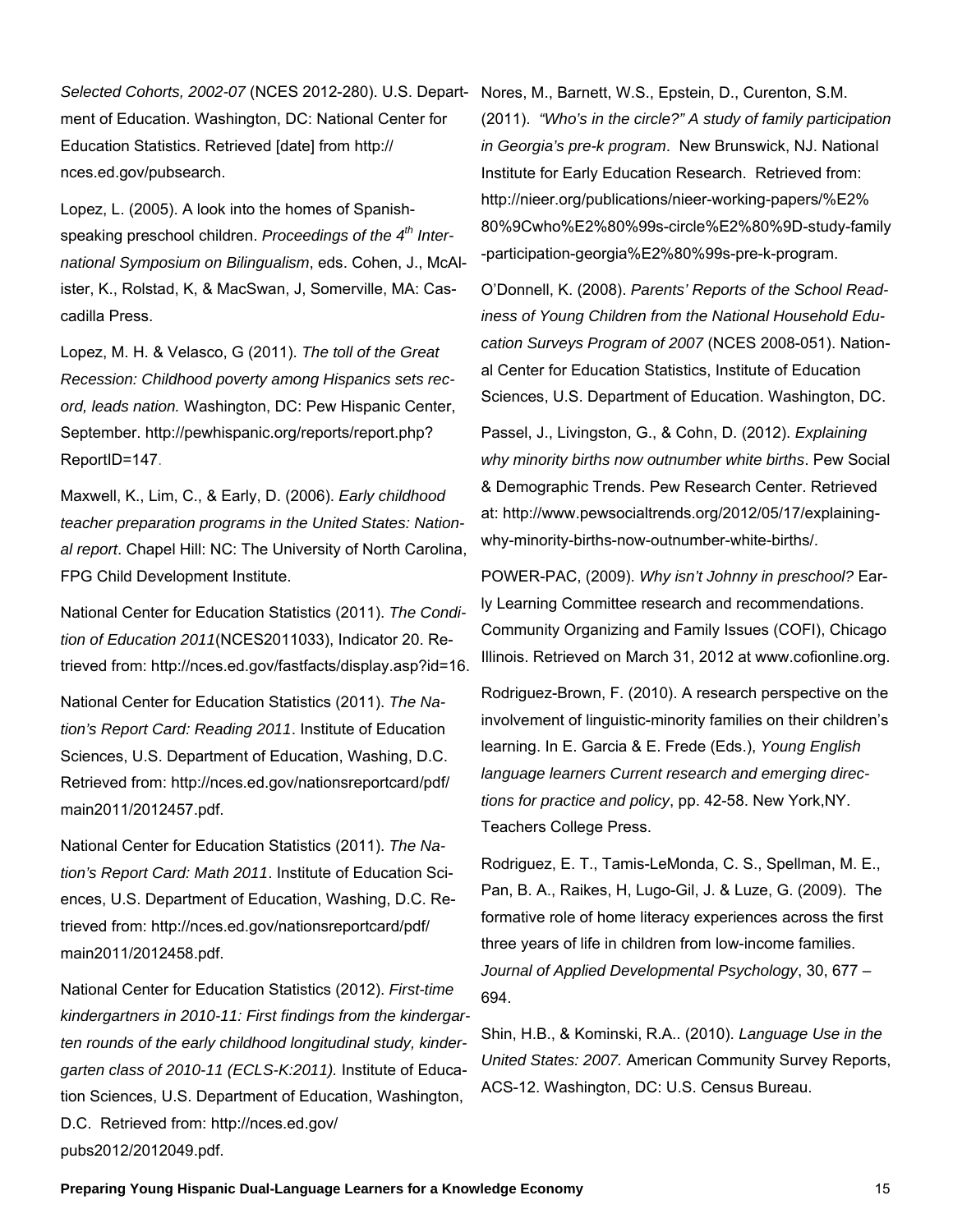(2010). *English language proficiency, family economic security and child development*. National Center for Children in Poverty. Retrieved from: http://www.nccp.org/ publications/pub\_948.html.

U.S. Census Bureau (2012). *2011 American community survey*. Retrieved from: http://factfinder2.census.gov/faces/ nav/jsf/pages/index.xhtml.

Vitiello, V., Downer, J., & Williford, A. (2011). Preschool classroom experiences of dual language learners: Summary findings from publicly funded programs in 11 states.

Skinner, C., Wight, V., Aratani, Y., Cooper, J., & Thampi, K. In C. Howes, J. Downer, & R. Pianta (Eds.) *Dual language learners in the early childhood classroom.* pp. 45- 68.Baltimore, MD. Brookes Publishing.

> Whitebook, M.; Ryan, S.; Kipnis, F.; & Sakai, L. (2008). *Partnering for preschool: A study of center directors in New Jersey's mixed-delivery Abbott Pr*o*gram*. Berkeley, CA: Center for the Study of Child Care Employment. from http:// www.eric.ed.gov/PDFS/ED505292.pdf.

Zepeda, M., Castro, D., & Cronin, S. (2011). Preparing early childhood teachers to work with young English language learners. *Child Development Perspectives* 5 (1) 10- 14.